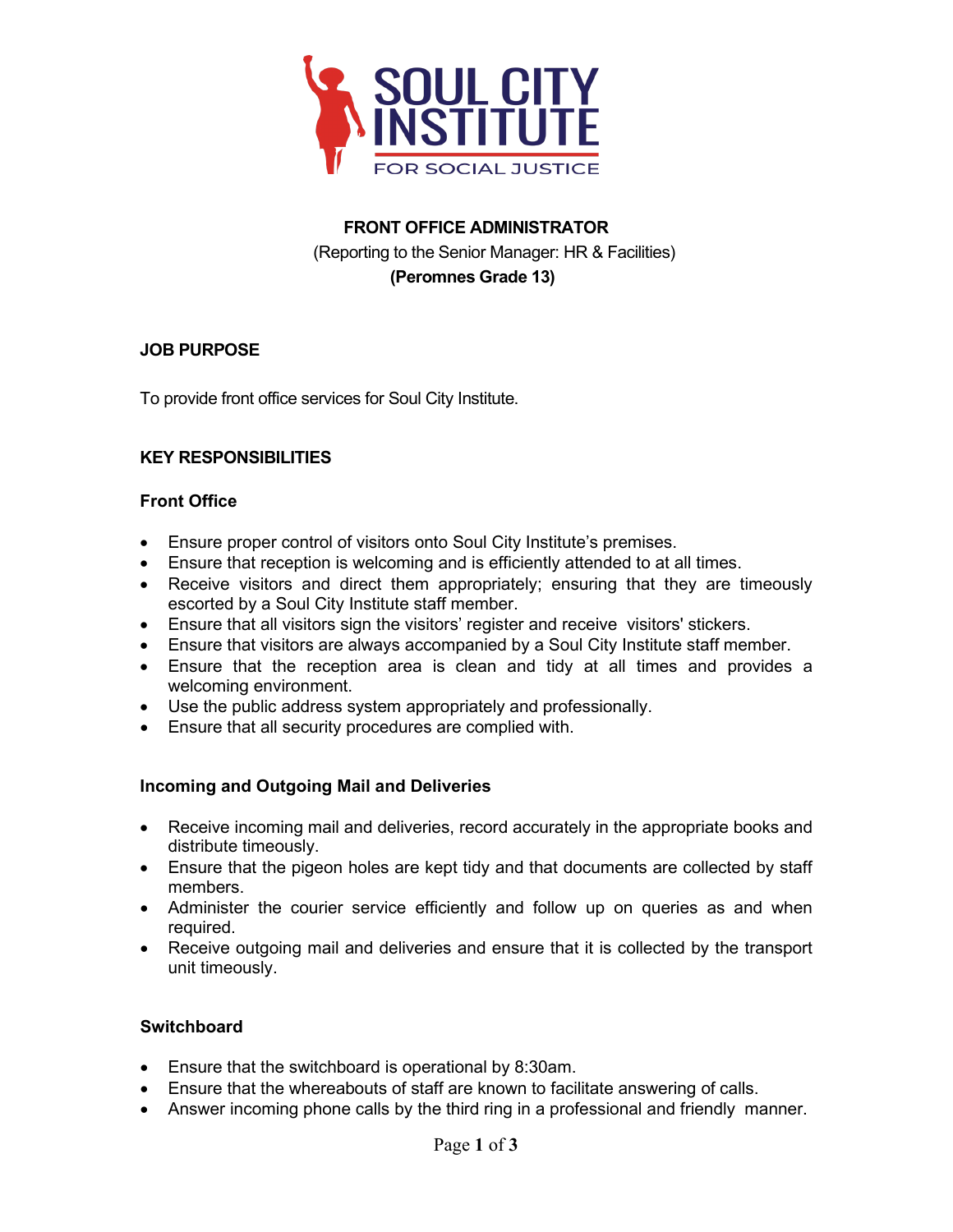

- Transfer calls accurately and provide assistance to callers, when required.
- Take accurate and complete messages and distribute them timeously via email.
- Report and follow up on switchboard and line faults timeously.
- Recall transferred calls not answered by relevant person after 5 rings; and take a message or transfer the call to another person who may assist the caller.

#### **Front Office Relief**

- Arrange front office relief timeously when required.
- Ensure ongoing training for relief staff.
- Provide effective handover to relief staff.

#### **Meeting Rooms**

- Administer the bookings of meeting rooms.
- Ensure that refreshments have been ordered, in accordance with departmental requests.
- Assist with housekeeping and catering tasks, when necessary.

#### **Human Resources Management**

- Take ownership and accountability for all deliverables and responsibilities assigned to Front Office Administrator position.
- In consultation with the Senior Manager : HR & Facilities, identify own training and coaching requirements to achieve optimal performance.
- Contribute to the development of a committed facilities team with individuals who work well together and provide each other with mutual support, assistance and cooperation.
- Comply with all HR policies and procedures.

# **QUALIFICATIONS AND EXPERIENCE**

- Matric qualification is essential.
- A minimum of two years reception and switchboard experience.

# **COMPETENCIES**

- Knowledge and skill in operating a medium to large switchboard.
- Excellent English communication skills. Communication in other South African languages is an advantage.
- Warm, friendly and professional disposition.
- Good work ethic and positive "can-do" attitude.